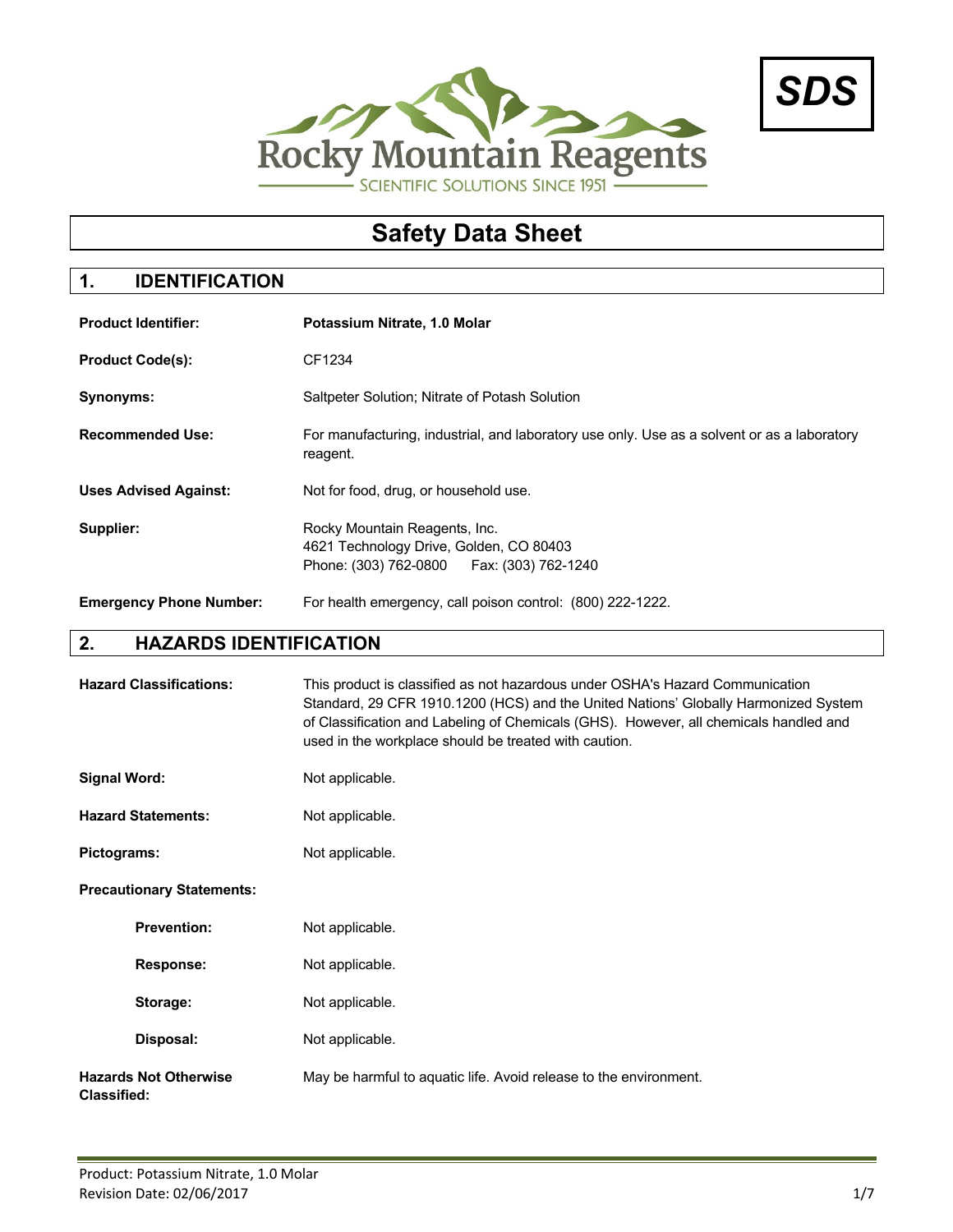# **3. COMPOSITION AND INFORMATION ON INGREDIENTS**

| <b>Component</b>  | <b>Common Name / Synonyms</b> | CAS#      | <b>Chemical Formula</b> | % by Weight |
|-------------------|-------------------------------|-----------|-------------------------|-------------|
| Water             | Water                         | 7732-18-5 | H <sub>2</sub> O        | 90.5        |
| Potassium Nitrate | Saltpeter: Nitrate of Potash  | 7757-79-1 | KNO <sub>3</sub>        | 9.54        |

Trade Secret Statement: Not applicable.

### **4. FIRST AID MEASURES**

#### **First Aid Procedures:**

| Inhalation:                                                 | Move to fresh air. If breathing is difficult, give oxygen. If not breathing, give artificial<br>respiration. Call a physician if symptoms occur.                                                                                                                                   |
|-------------------------------------------------------------|------------------------------------------------------------------------------------------------------------------------------------------------------------------------------------------------------------------------------------------------------------------------------------|
| Ingestion:                                                  | Do not induce vomiting unless directed to do so by medical personnel. If vomiting occurs,<br>keep head low so that vomit does not enter lungs. Never give anything by mouth to an<br>unconscious person. Call a physician or poison control center if symptoms occur.              |
| <b>Skin Contact:</b>                                        | Wash skin with soap and plenty of water for at least 15 minutes. Remove contaminated<br>clothing and shoes. Wash clothing before reuse. Call a physician if symptoms occur.                                                                                                        |
| <b>Eye Contact:</b>                                         | Check for and remove contact lenses, if present and easy to do. Immediately flush eyes with<br>gentle but large stream of water for at least 15 minutes, lifting lower and upper eyelids<br>occasionally. Call a physician if symptoms occur.                                      |
| <b>General Advice:</b>                                      | Poison information centers in each state can provide additional assistance for scheduled<br>poisons. Ensure that those providing first aid and medical personnel are aware of the<br>material(s) involved and take precautions to protect themselves.                              |
| <b>Symptoms and Effects:</b>                                | Inhalation may cause irritation, difficulty breathing, sneezing, coughing, and dizziness.<br>Ingestion may cause headache, vomiting, abdominal pain, cramping, ringing in ears,<br>diarrhea, bloody stool, and muscle weakness. Contact with skin or eyes may cause<br>irritation. |
| <b>Immediate Medical Care/</b><br><b>Special Treatment:</b> | Get medical attention if feeling unwell or concerned. Treat symptomatically.                                                                                                                                                                                                       |

# **5. FIREFIGHTING MEASURES**

| <b>Suitable Extinguishing Media:</b>                                         | Water spray, dry powder, alcohol resistant foam, carbon dioxide.                                                                                                 |
|------------------------------------------------------------------------------|------------------------------------------------------------------------------------------------------------------------------------------------------------------|
|                                                                              | Unsuitable Extinguishing Media: Do not use a solid (straight) water stream, as it may scatter and spread fire.                                                   |
| <b>Hazardous Combustion</b><br><b>Products:</b>                              | Potassium oxides, nitrogen oxides.                                                                                                                               |
| <b>Specific Hazards:</b>                                                     | Excessive thermal conditions may cause decomposition and yield corrosive and/or toxic<br>fumes.                                                                  |
| <b>Special Protective Equipment/</b><br><b>Precautions for Firefighters:</b> | As in any fire, wear MSHA/NIOSH-approved (or equivalent), self-contained, positive-<br>pressure or pressure-demand breathing apparatus and full protective gear. |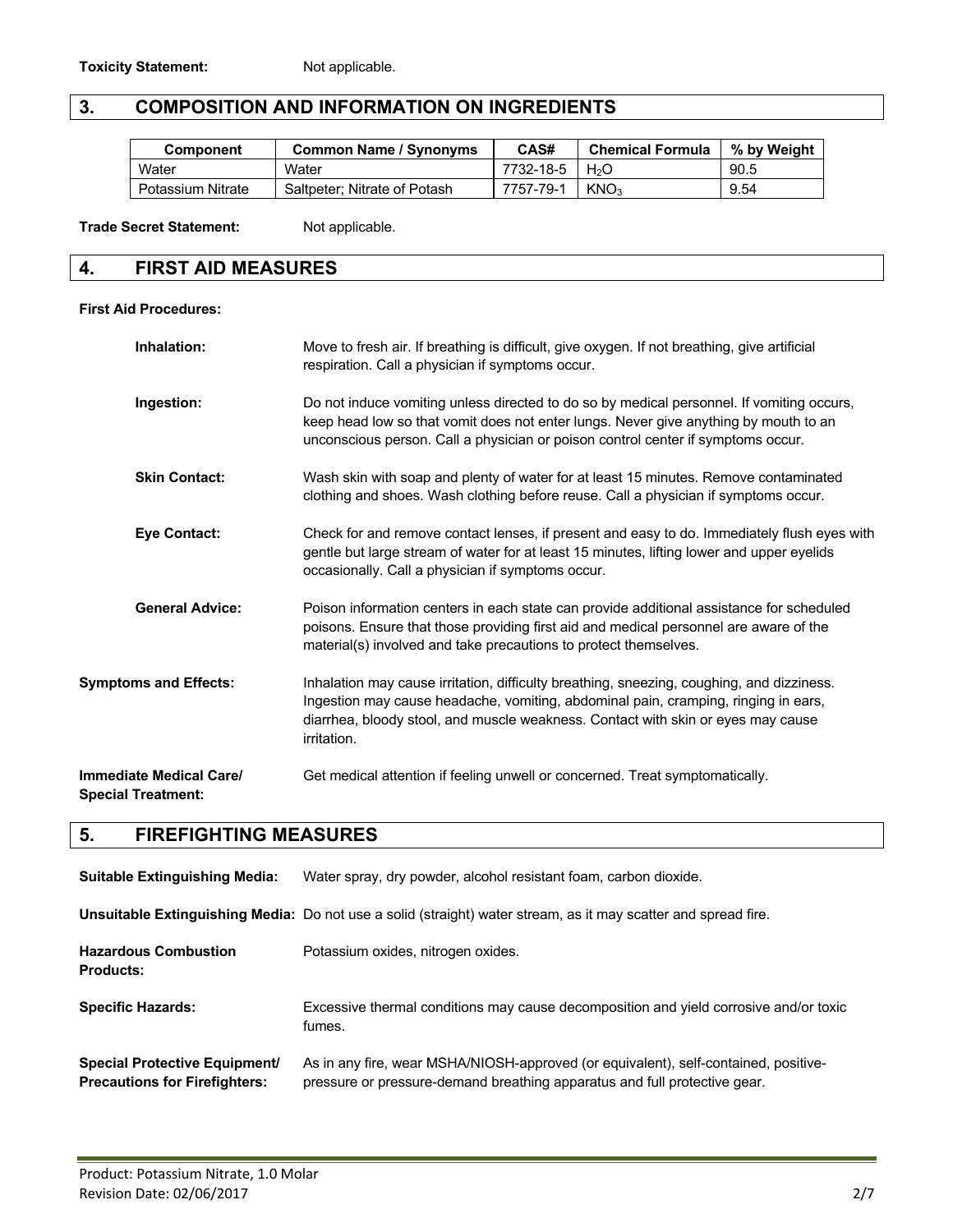# **6. ACCIDENTAL RELEASE MEASURES**

| <b>Personal Precautions and</b><br><b>Protective Equipment:</b> | Isolate hazard area and keep unnecessary and unprotected personnel away from the area<br>of the leak or spill. Wear appropriate personal protective equipment (see Section 8). Avoid<br>contact with eyes, skin, and clothing.                                                                                                                                                                          |
|-----------------------------------------------------------------|---------------------------------------------------------------------------------------------------------------------------------------------------------------------------------------------------------------------------------------------------------------------------------------------------------------------------------------------------------------------------------------------------------|
| <b>Emergency Procedures:</b>                                    | In case of chemical emergency, or if unsure how to address an accidental release, consult a<br>professional (see Section 1).                                                                                                                                                                                                                                                                            |
| <b>Methods for Containment:</b>                                 | Stop the flow of material, if this is without risk. Prevent entry into waterways, sewer,<br>basements, or confined areas. Dike the spilled material, where this is possible. Product<br>should not be released to the environment. Contain and recover waste when possible.                                                                                                                             |
| <b>Methods for Cleanup:</b>                                     | Absorb spill with an inert material (e.g. vermiculite, dry sand, earth, cloth, or fleece) and<br>place in a non-combustible container for reclamation or disposal. Do not flush to sewer.<br>Clean contaminated surface thoroughly. Residues from spills can be diluted with water.<br>Never return spills in original containers for reuse. Clean up in accordance with all<br>applicable regulations. |

# **7. HANDLING AND STORAGE**

**Handling:** Wear personal protective equipment (see Section 8). Avoid contact with skin, eyes, and clothing. Do not ingest. When using, do not eat, drink, or smoke. Keep away from incompatible materials (see Section 10). Handle in accordance with good industrial hygiene and safety practice. Wash thoroughly after handling. Containers of this material may be hazardous when empty, as they retain product residues. Observe all warnings and precautions listed for this product.

**Storage:** Store in a cool, dry, ventilated area. Store in a segregated and approved area away from heat and incompatible materials (see Section 10). Store in original container. Keep containers tightly closed and upright. Keep away from food, drink, and animal foodstuffs. Keep out of the reach of children. Comply with all national, state, and local codes pertaining to the storage, handling, dispensing, and disposal of this product.

#### **8. EXPOSURE CONTROLS AND PERSONAL PROTECTION**

| <b>Exposure Limits:</b>              | Water:                                                                                                                                                                                                                                                                                                                                                 | No information found.                                                                                                                                                                                                                                                               |
|--------------------------------------|--------------------------------------------------------------------------------------------------------------------------------------------------------------------------------------------------------------------------------------------------------------------------------------------------------------------------------------------------------|-------------------------------------------------------------------------------------------------------------------------------------------------------------------------------------------------------------------------------------------------------------------------------------|
|                                      | Potassium Nitrate:                                                                                                                                                                                                                                                                                                                                     | No information found.                                                                                                                                                                                                                                                               |
| <b>Engineering Controls:</b>         | Ensure adequate ventilation. Ventilation rates should be matched to conditions. If<br>applicable, use process enclosures, local exhaust ventilation, or other engineering controls<br>to maintain airborne levels below recommended exposure limits. If exposure limits have not<br>been established, maintain airborne levels to an acceptable level. |                                                                                                                                                                                                                                                                                     |
| <b>Personal Protective Measures:</b> |                                                                                                                                                                                                                                                                                                                                                        |                                                                                                                                                                                                                                                                                     |
| <b>Eye/Face Protection:</b>          | station and accessible rinse facilities in work area.                                                                                                                                                                                                                                                                                                  | Wear safety glasses with side shields or safety goggles. Maintain approved eye wash                                                                                                                                                                                                 |
| <b>Skin Protection:</b>              | resistant gloves.                                                                                                                                                                                                                                                                                                                                      | Wear appropriate chemical resistant clothing (with long sleeves) and appropriate chemical                                                                                                                                                                                           |
| <b>Respiratory Protection:</b>       |                                                                                                                                                                                                                                                                                                                                                        | An air-purifying, NIOSH-approved respirator with an organic vapor cartridge or canister may<br>be permissible under certain circumstances where airborne concentrations are expected to<br>exceed exposure limits. Use a positive-pressure, air-supplied respirator if there is any |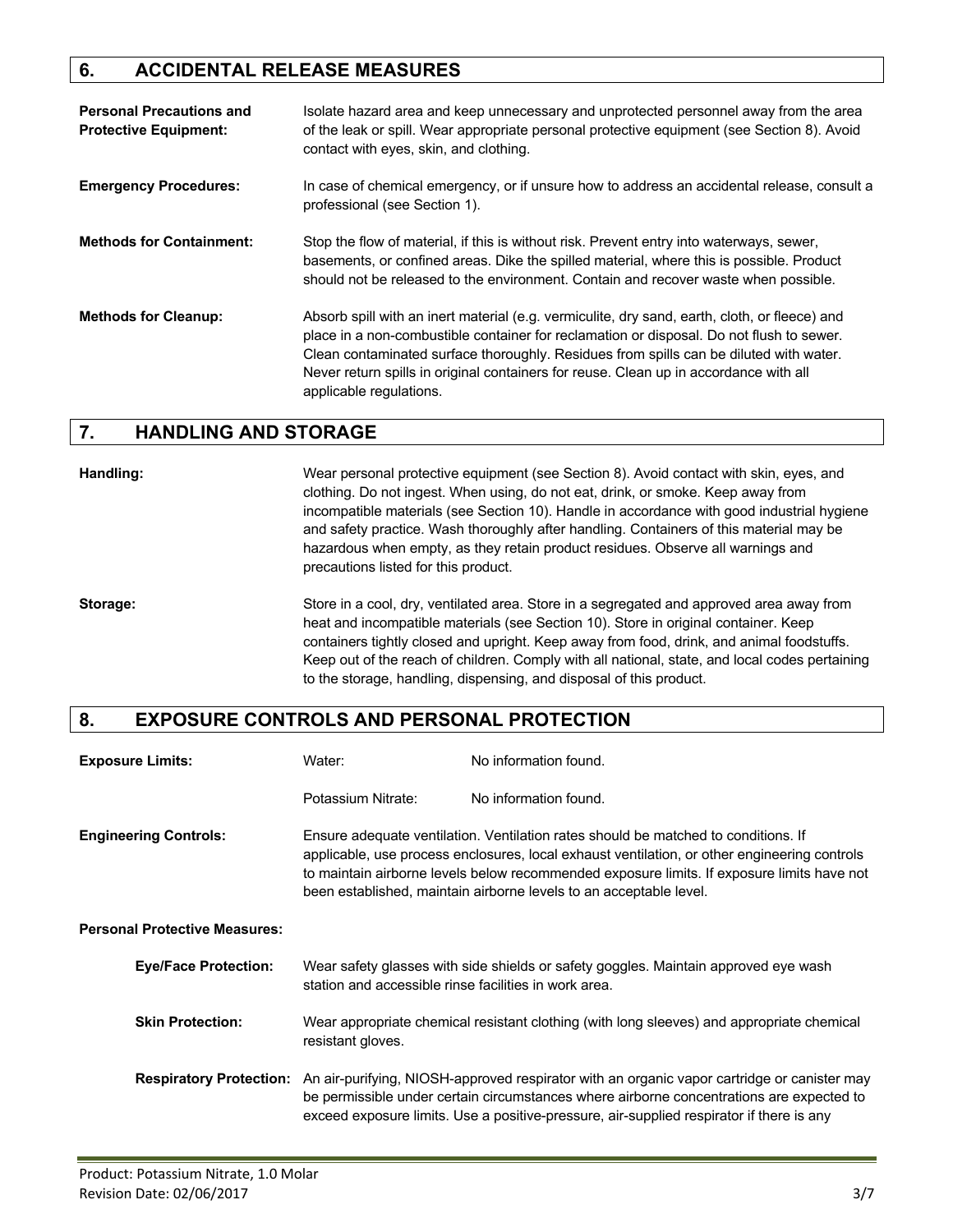potential for an uncontrolled release, if exposure levels are unknown, or if any other circumstances exist where air-purifying respirators may not provide adequate protection.

**for Personal Protective glove manufacturers. Equipment:**

**Specific Requirements** Ensure that glove material is compatible with this product. This information is available from

#### **9. PHYSICAL AND CHEMICAL PROPERTIES**

*Unless otherwise indicated, all properties are given at 25 °C and standard pressure.*

| Appearance:                                        | Colorless, transparent liquid. |
|----------------------------------------------------|--------------------------------|
| Odor:                                              | Odorless.                      |
| <b>Odor Threshold:</b>                             | No information found.          |
| Formula Weight:                                    | 101.10 as potassium nitrate    |
| pH:                                                | No information found.          |
| <b>Melting/Freezing Point:</b>                     | No information found.          |
| <b>Boiling Point/Range:</b>                        | No information found.          |
| <b>Decomposition Temperature:</b>                  | No information found.          |
| <b>Flash Point:</b>                                | Not applicable.                |
| <b>Auto-ignition Temperature:</b>                  | Not applicable.                |
| Flammability:                                      | Not flammable.                 |
| <b>Flammability/Explosive Limits:</b>              | Not applicable.                |
| Solubility:                                        | Miscible with water.           |
| <b>Vapor Pressure:</b>                             | No information found.          |
| <b>Vapor Density:</b>                              | No information found.          |
| <b>Specific Gravity:</b>                           | 1.06 (Water = 1)               |
| <b>Evaporation Rate:</b>                           | No information found.          |
| <b>Viscosity:</b>                                  | No information found.          |
| <b>Partition Coefficient</b><br>(n-octanol/water): | No information found.          |

# **10. STABILITY AND REACTIVITY**

| <b>Reactivity Data:</b>                              | No information found.                                                                                                                                                    |
|------------------------------------------------------|--------------------------------------------------------------------------------------------------------------------------------------------------------------------------|
| <b>Chemical Stability:</b>                           | Stable under normal conditions.                                                                                                                                          |
| <b>Conditions to Avoid:</b>                          | Excessive heat, incompatible materials.                                                                                                                                  |
| Incompatible Materials:                              | Organic materials, reducing agents, powdered metals, strong acids.                                                                                                       |
| <b>Hazardous Decomposition</b><br><b>Products:</b>   | Potassium oxides, nitrogen oxides.                                                                                                                                       |
| <b>Possibility of Hazardous</b><br><b>Reactions:</b> | May react vigorously or violently with the incompatible materials listed above. Excessive<br>thermal conditions may yield hazardous decomposition products listed above. |
| <b>Hazardous Polymerization:</b>                     | Will not occur.                                                                                                                                                          |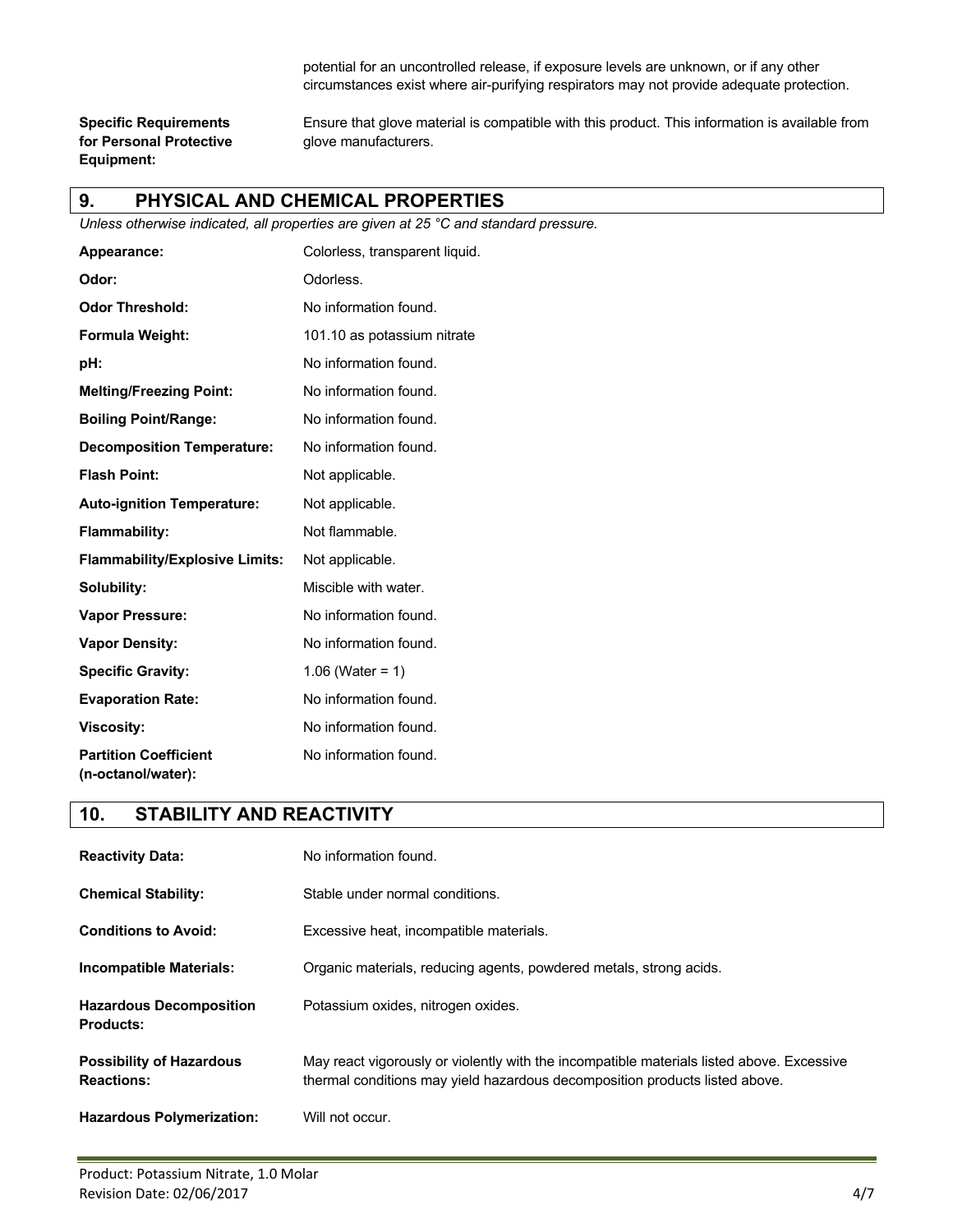# **11. TOXICOLOGICAL INFORMATION**

| <b>Routes of Exposure:</b>   |                               | Inhalation, ingestion, skin contact, eye contact.                                                                                                                           |                                                                              |            |
|------------------------------|-------------------------------|-----------------------------------------------------------------------------------------------------------------------------------------------------------------------------|------------------------------------------------------------------------------|------------|
| <b>Acute Effects:</b>        |                               | May be harmful if swallowed, inhaled, or exposed to the eyes. May cause irritation to the<br>skin.                                                                          |                                                                              |            |
| <b>Chronic Effects:</b>      |                               | Prolonged or repeated exposure may cause adverse reproductive effects and cancer.                                                                                           |                                                                              |            |
| <b>Toxicological Data:</b>   |                               | Water:                                                                                                                                                                      | Not applicable.                                                              |            |
|                              |                               | Potassium Nitrate:                                                                                                                                                          | $LD_{50}$ Oral, Rat:<br>Causes skin and eye irritation based on animal data. | 3750 mg/kg |
| <b>Symptoms of Exposure:</b> |                               | Irritation, difficulty breathing, sneezing, coughing, dizziness, headache, vomiting, abdominal<br>pain, cramping, ringing in ears, diarrhea, bloody stool, muscle weakness. |                                                                              |            |
| <b>Carcinogenic Effects:</b> |                               | This product may cause cancer.                                                                                                                                              |                                                                              |            |
| IARC:                        |                               | Potassium Nitrate:                                                                                                                                                          | Group 2A - Probably carcinogenic to humans                                   |            |
| 12.                          | <b>ECOLOGICAL INFORMATION</b> |                                                                                                                                                                             |                                                                              |            |

| <b>Ecotoxicological Data:</b>         | Water:<br>Not applicable.                                                                                          |                                 |
|---------------------------------------|--------------------------------------------------------------------------------------------------------------------|---------------------------------|
|                                       | Potassium Nitrate:<br>$EC_{50}$ , Water Flea (Daphnia magna):<br>LC <sub>50</sub> Mosquitofish (Gambusia affinis): | 226 mg/L 72 h<br>22.5 mg/L 96 h |
| <b>Persistence and Degradability:</b> | Not expected to bioaccumulate.                                                                                     |                                 |
| <b>Environmental Effects:</b>         | May be hazardous to aquatic organisms. Avoid release to the environment.                                           |                                 |

# **13. DISPOSAL INFORMATION**

| <b>Disposal Instructions:</b>  | Dispose of this material and its container to an approved waste collection point. Minimize<br>exposure to product waste (see Section 8). Do not dispose unused waste down drains or<br>into sewers. All wastes must be handled in accordance with local, state, and federal<br>regulations. |
|--------------------------------|---------------------------------------------------------------------------------------------------------------------------------------------------------------------------------------------------------------------------------------------------------------------------------------------|
| <b>Contaminated Packaging:</b> | Because containers retain product residue, follow label warnings even after container is<br>emptied. Offer rinsed packaging material to local recycling facilities.                                                                                                                         |
| <b>Waste Codes:</b>            | No information found.                                                                                                                                                                                                                                                                       |

# **14. TRANSPORT INFORMATION**

| DOT:                                               | Not regulated.        |
|----------------------------------------------------|-----------------------|
| <b>Environmental Hazard</b><br><b>Regulations:</b> | No information found. |

**Other Transport Precautions:** No information found.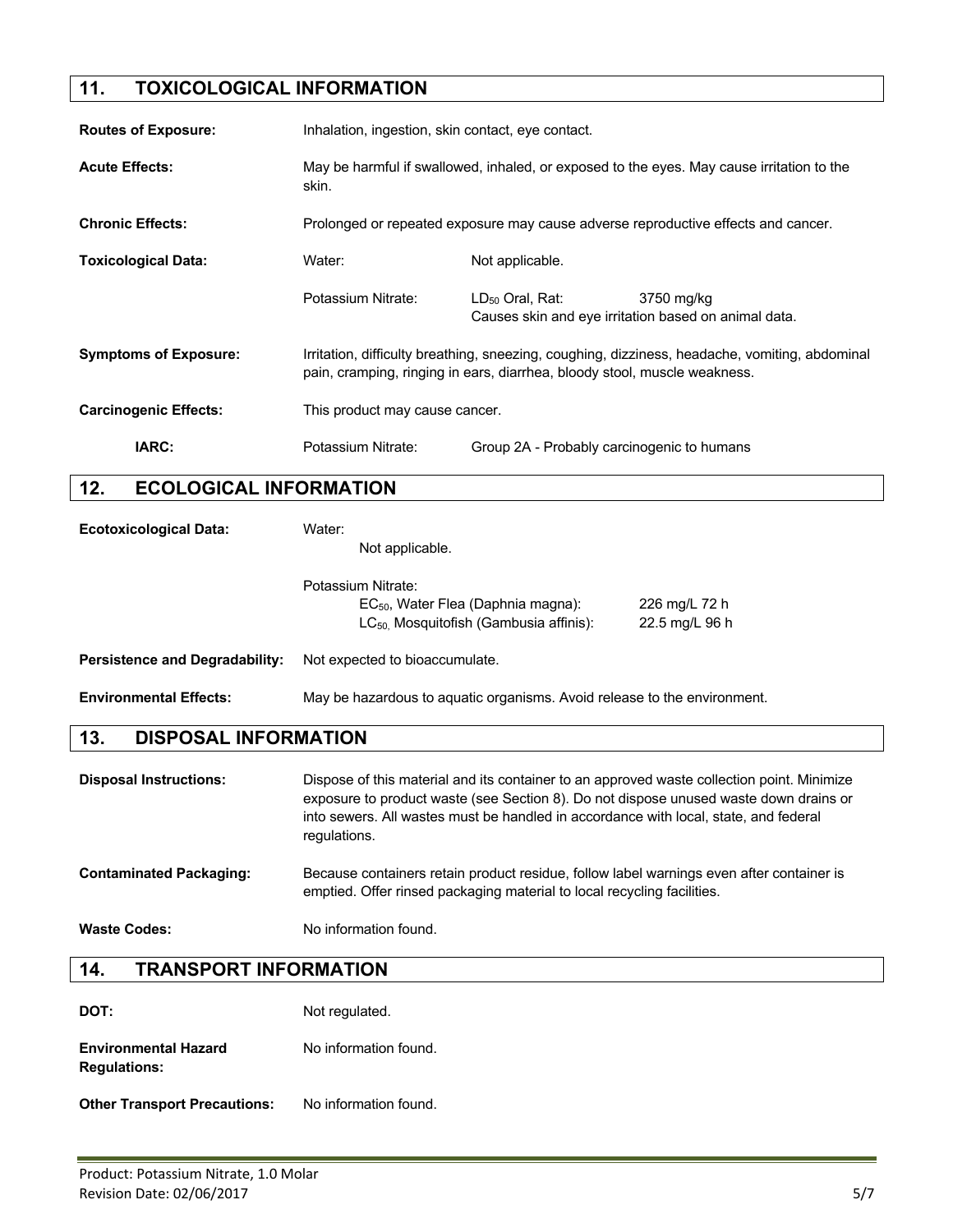# **15. REGULATORY INFORMATION**

#### **U.S. Federal Regulations**:

| <b>OSHA:</b>           | This product is not considered a "Hazardous Chemical" as defined by the OSHA Hazard<br>Communication Standard, 29 CFR 1910.1200. |  |
|------------------------|----------------------------------------------------------------------------------------------------------------------------------|--|
| <b>TSCA Inventory:</b> | All components of this product are on the U.S. TSCA Inventory.                                                                   |  |

**U.S. EPCRA (SARA Title III):**

| Section 302:             | No information found.            |               |
|--------------------------|----------------------------------|---------------|
| <b>Sections 311/312:</b> | <b>Hazard Category</b>           | List (Yes/No) |
|                          | Section 311 - Hazardous Chemical | No            |
|                          | Immediate Hazard                 | No            |
|                          | Delayed Hazard                   | No            |
|                          | Fire Hazard                      | No            |
|                          | Pressure Hazard                  | No            |
|                          | <b>Reactivity Hazard</b>         | No            |
|                          |                                  |               |

**Section 313:** No information found.

**CERCLA Reportable Quantities:** No information found.

#### **International Inventories:**

| <b>Country or Region</b> | <b>Inventory Name</b>                                             | On Inventory (Yes/No)* |
|--------------------------|-------------------------------------------------------------------|------------------------|
| Australia                | Australian Inventory of Chemical Substances (AICS)                | Yes                    |
| Canada                   | Domestic Substances List (DSL)                                    | Yes                    |
| Canada                   | Non-Domestic Substances List (NDSL)                               | No                     |
| China                    | Inventory of Existing Chemical Substances in China (IECSC)        | Yes                    |
| Europe                   | European Inventory of Existing Commercial Chemical Substances     | Yes                    |
|                          | (EINECS)                                                          |                        |
| Europe                   | European List of Notified Chemical Substances (ELINCS)            | No.                    |
| Japan                    | Inventory of Existing and New Chemical Substances (ENCS)          | Yes                    |
| Korea                    | Existing Chemicals List (ECL)                                     | Yes                    |
| <b>Philippines</b>       | Philippine Inventory of Chemicals and Chemical Substances (PICCS) | Yes                    |

\*A "Yes" indicates that the listed components of this product comply with the inventory requirements administered by the governing country or region.